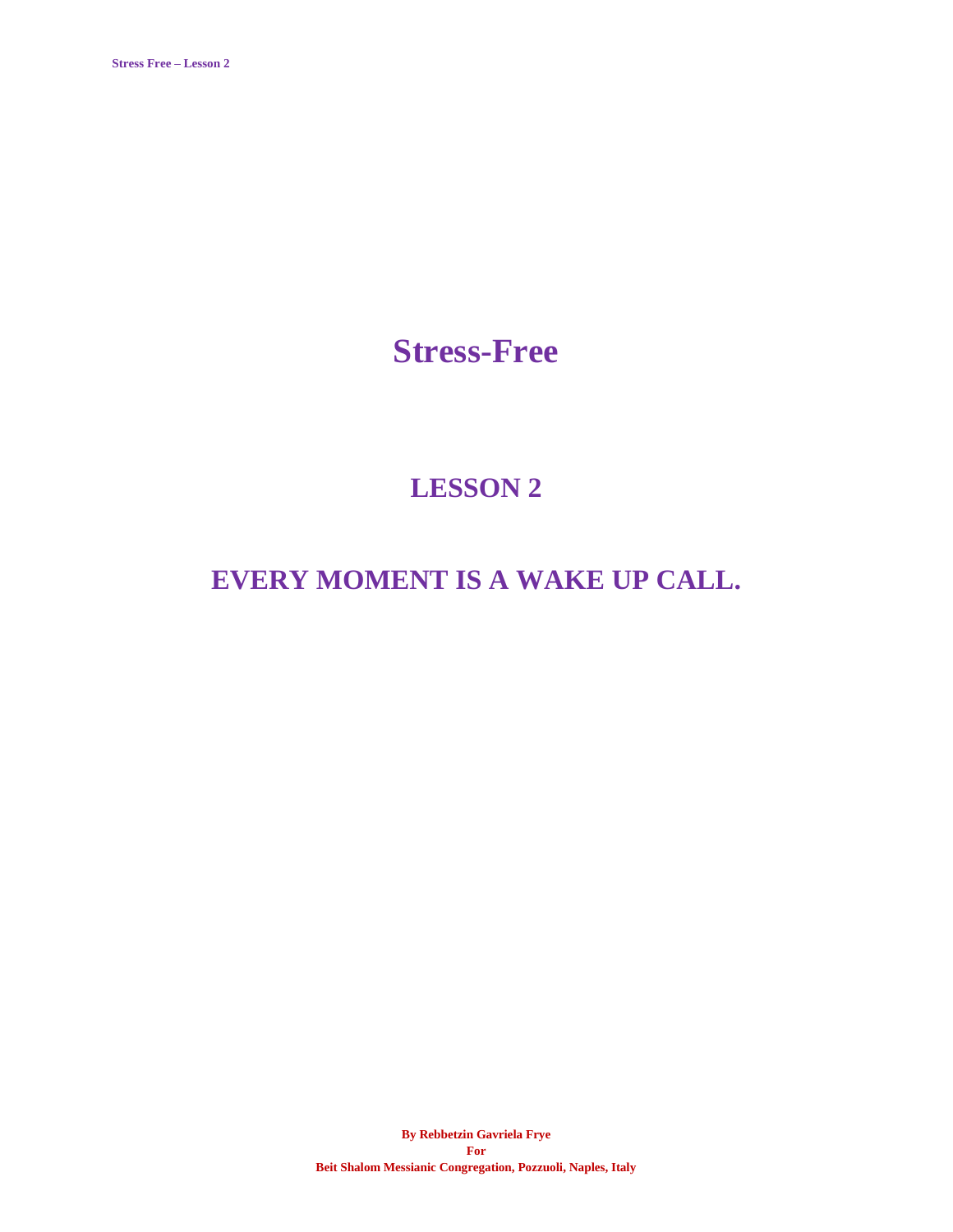# GLOSSARY

### **PROFILE**

**A short biographical account of the author noted in the body of the text**

**Exordium**

**A brief characterization of the known book**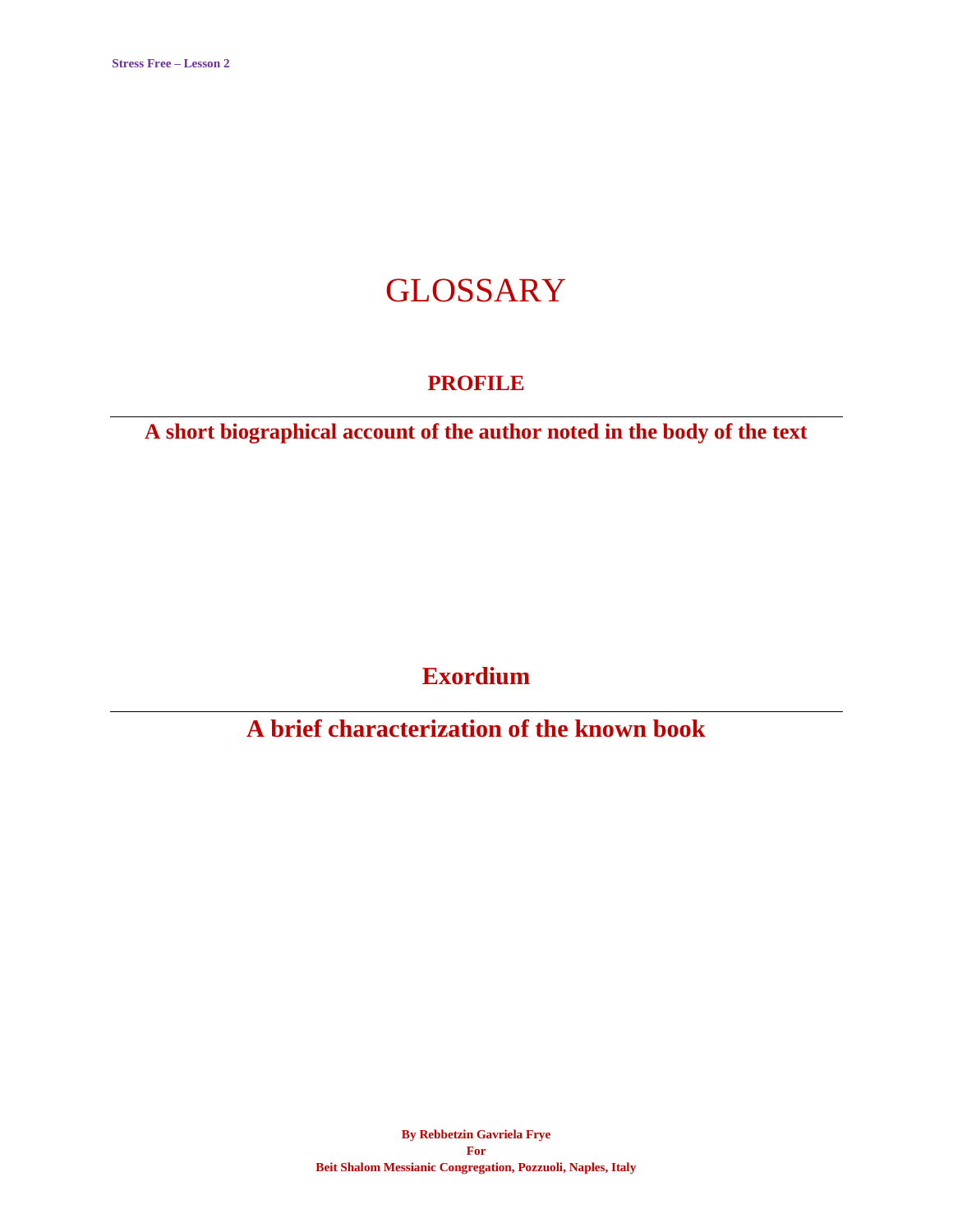#### **Sefer Hasichos**

**From 1986-1992 (5747-5752), the Lubavitcher Rebbe developed and summarized his message in an unprecedented flow of public addresses, which he scrupulously wrote and prepared for publication. Sefer Hasichos is a collection of these addresses in book form, with summaries and indexes.**

#### **TEXT 1**

"You" refers to a person's very essence, a person's level that is higher and deeper than the level expressed through a name. A person's name is not its essence. It is a description added to the essence of the person and is necessary only for others (for another person to be able to call him by his name). The person does not need a name for himself ...

Whereas the "you" of a Jew [his soul] - the level that is one with the "you" of the essence of Hashem (God) [Atzmus], which means Jews and Hashem (God) are one - is higher to the names and descriptions, also [higher than] "truly part of Hashem (God) above."

#### **Sefer Hasichos 5751, pages 353-354**

*תואיצמ םצע םעד ףיוא טייג - וד - "התא" זיא רע יוו ןעשטנעמ רעד, ןשטנעמ א ןופ סאוו אגרד רעד ןופ רעפיט ןוא רעכעה ןופ ןעמאנ רעד: ומש ךרוד סיורא ךיז טיג זיא'ס, ותואיצמ םצע טינ זיא ןשטנעמ א תואיצמ םצע ףיוא ראות רענענ*

*א''נשת תוחישה רפס*

**NOTES:**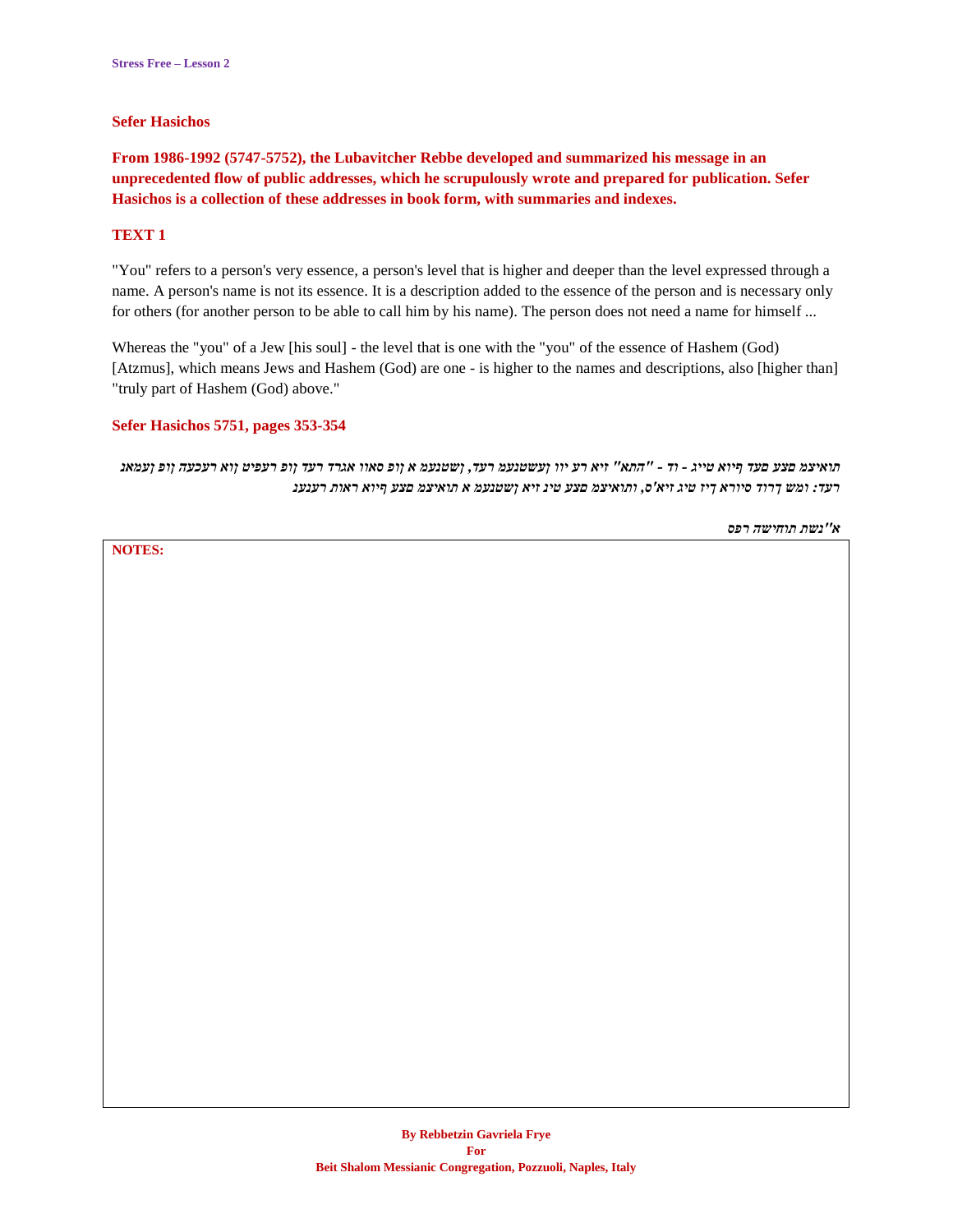#### **TEXT 2**

Chassidus describes the feeling of a person standing alone, independent of anything else, in his pure essence, as the experience of waking up in the morning.

When a Jew wakes up from his sleep and becomes a "new creation" (like a baby who just came into the world), the different levels of the soul are not apparent ("the soul You have placed within me is pure, You created it etc., and You preserve it within me," from Atzilus until Asiyah). We see only the essence of the person. And from the perspective of the essence, the person is at the level of "I thankfully acknowledge you," acknowledging, nullifying and connecting to the pnimiyus above ("you"), [reaching] until the essence of G-d ("the real you") that is higher than names and descriptions (when saying "I thankfully acknowledge you," there is no mention of a name).

#### **Sefer Hasichos 5749 P. 274**

תע הז השענו ,ותנשמ רועינ ידוהישכ התע הזש קונית ומכ( "השדח הירב" םירכינ אל ויידע )םלועה ריואל אצי התע הז ה השענו ,ותנשמ רועינ ידוהישכ התע הזש קונית ומכ( "השדח הירב" םירכינ אל ןיידע )םלועה ריואל אצי המשנ״( המשנבש ותואיצמ םצע םא יכ -ארב התא ,איה הרוהט יב התנש דע תוליצאמ , "יברקב הרמשמ התאו ומכ "ינא" תוגרדה יטרפ ולצא ׳וכ הת וביטול והתקשרות עם הפנימיות דלמעלה במעמד ומצב ד"מודה אני לפניך" הודאה "אתה"(. ומצד עצם מציאותו הרי הוא עשיה( **מלש ("יתימאה ןיא "ךינפל ינא הדומ" תרימאב ירהש) (םש תרכזההתא") ךרבתי ותומצעל דע (ךינפל) םיראותו תומשמ הלע**

**ספר השיחות תשמ''ט ע' 274**

#### **TEXT 3**

Since yechida is only a name for the essence of the soul—not the essence of the soul itself—then there must be a level that is before "you" (the nullification of the level of yechida) and is the essence of the soul (higher than yechida) connected with the essence of G-d, higher than any supernal description and definition…

This idea is expressed in the state of "waking up from one's sleep" (this is like becoming a new creation, like a child being born) even before starting to say "I thankfully acknowledge you"...

Before this and higher than this - an expression of self the way it is unto itself (before beginning any movement of going out of yourself) the moment you wake up, at this point there isn't anything besides the expression (renewal and birth) of self (after it was concealed while sleeping), since [Jews] are one entity with the essence of G-d [Atzmus] (Jews and G-d are one) when waking your true and real self is expressed...

This idea in the context of serving G-d - even prior to revealing the level of Yechida within yourself complete dedication and submission to G-d…

There is the essence of your existence, the essence of your soul, this knowledge (merely - waking up from sleep) impacts and causes in a real way, service of G-d permeated with the revelation of the essence of the soul. This is the real idea of the coming of Mashiach, that the essence of Jew is revealed in an real and tangible way

#### *Sefer Hasichos 5752 P. 131- 128*

םצעל םש קר איה "הדיחי" םגש וויכ דירצ וכםע ,המשנה םצע אלו ,המשנה ״דינפל ינא״ל םג םדוקש וינע ונשיש רמול םצע דצמ )הדיחיה תניחבד לוטיבה( הרושקה )הדיחיהמ םג הלעמל( המשנה לכמ הלעמל( שממ 'תי ותומצע םע ...)הלעמל רדגו ראות

ו הזל םדוקו הזיא הליחתמש ינפל( המצעל איהש ומכ עגרב )ותואיצממ האיצי לש העונת תלוז רבד הזמ הלעמל –ותואיצמ תולגתה מוש ואכ ויאש ,ותנשמ רועינש ירחאל( ותואיצמ )תדילו שודיח( תולגתה ותויהל ,רשא )הנישה תעב פלעהה לארשי״ ,תוהמו **תמ) רועינ ,׳׳דח אלוכ ה׳׳בוקו ...ובש תוהמותומצע םע תחא תואיצמ תומצע (הלג**

**לארשימ א׳׳ואכ תדובעב ונינעו ,הדיחיה ׳יחב תולגתה ומצעב לעופש ינפל ...ה׳׳בקהל תורסמתהו האדוהו לוטיב –םגש**